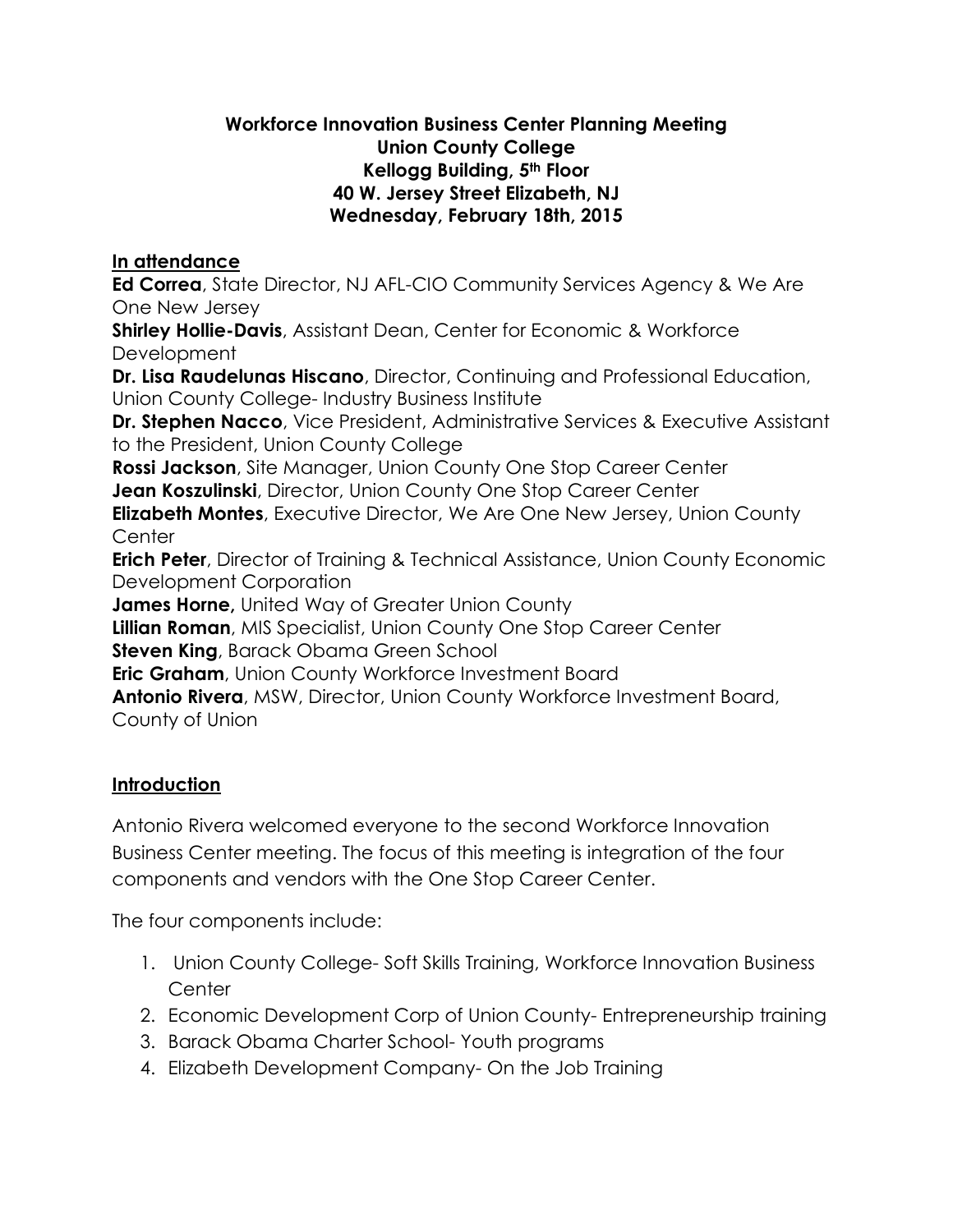# **One Stop Services and Client Flow**

Jean Koszulinski, Director, Union County One Stop Career Center, Rossi Jackson, Manager, Union County One Stop Career Center, and Lillian Roman, MIS Specialist, Union County One Stop Career Centers are in attendance to provide information on what the One Stops are, what they do, and who they service.

Mr. Koszulinski explained that the Union County One Stops are comprised of multiple agencies, such as, Unemployment, NJLWD Employment Services, DVRS, and WIA Act offices run by the County. There are two One Stop Career Centers in Union County, Plainfield and Elizabeth. The One Stops are open to everyone; however certain programs have specific eligibility requirements.

Mr. Jackson provided a handout and discussed current One Stop Client Flow.

- 1. *Client Flow to and from Program Partners-* current partners include Union County Social Services, NJLWD Employment Services, and DVRS.
- 2. *Orientation* All clients interested in training participate in an Orientation. During the Orientation it is discussed how the One Stop Operates, clients are assigned case managers, as well as introduced and provided with a reference outlining helpful resources which include internet resources, Eligible Provider Lists, Jobs4Jersey and Jersey Job Club information, and information regarding free services and training.
- 3. *Intake* All clients are required to provide proof of Social Security number and citizenship for any paid One Stop service. All clients are also required to fill out an AOSOS registration form, Individual Employment Plan, and Income worksheet. These forms allow the case manager to properly register them within the One Stop System and determine proper next steps.
- 4. *Community Support Services* If necessary the One Stop case manager will refer the client to community supportive services, examples include, the Division of Aging, Union County Social Services, Family Support Centers of Union County, and Plainfield Health Center.
- 5. *Certification-* Counselor signs off the client has met all the eligibility criteria and provided all documentation to certify customer eligible for training.
- 6. *Documentation-* See attached list for complete checklist. Examples: Proof of Citizenship, Proof of address, Social Security Card, Income verification, Selective Service verification.
- 7. *Customer Eligibility* Workforce Investment Act (WIA Adult and Dislocated Worker, Youth)-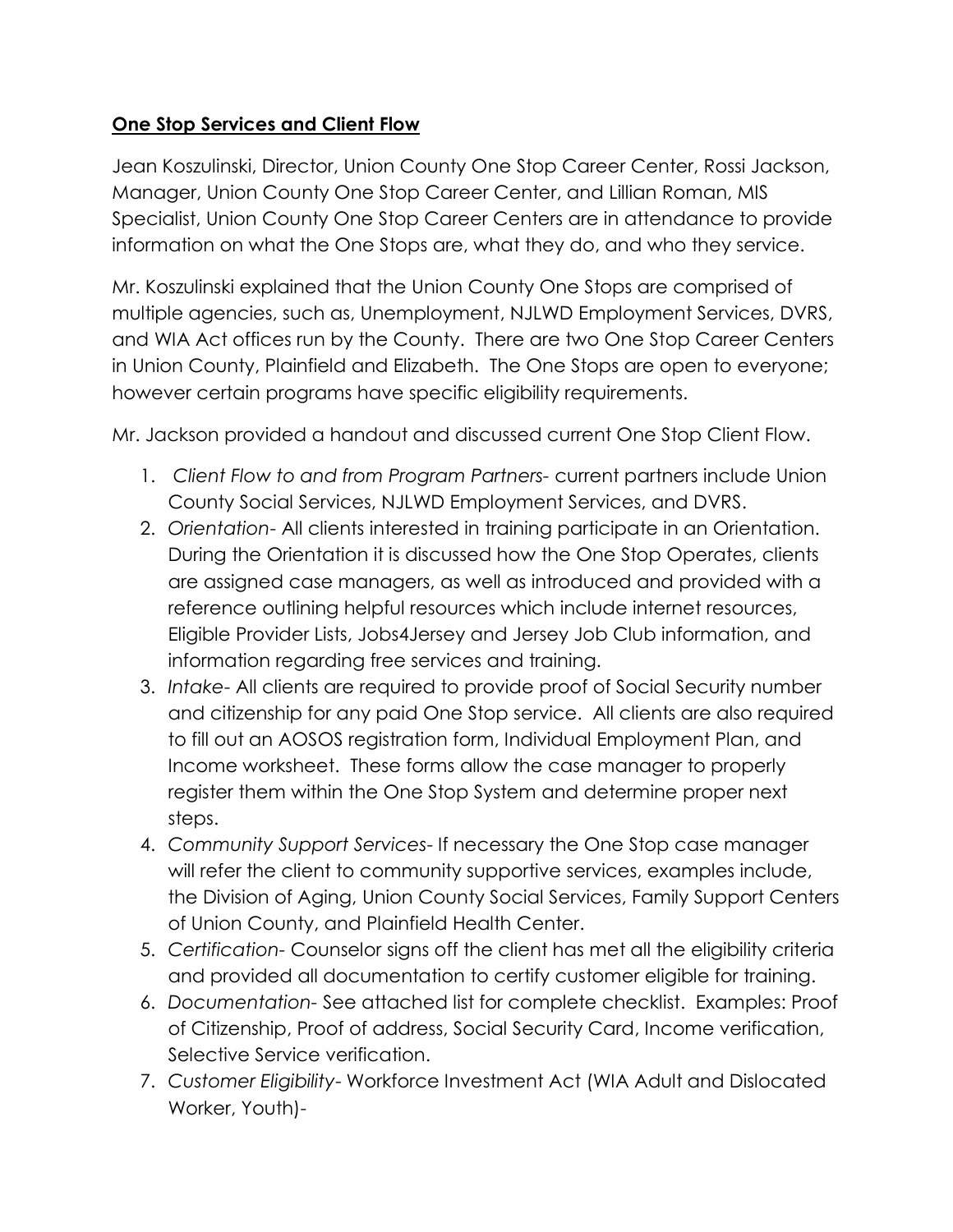- a. WIA Adult- eligibility based on income and family size. Income levels are based off of Federal guidelines
- b. WIA Dislocated- eligibility based on Unemployment Insurance and how you left previous job.
- c. WIA Youth-In-School, Out-of-School, income guidelines similar to that of WIA Adult.
- 8. *Assessment* Test of Adult Basic Education (TABE)
- 9. *Case Management/Enrollment* Counselors due Employability Counseling, which removes barriers to work or training for the client to increase success. Barriers could be housing, literacy, financial, etc. Family Success Center through United Way will be asset for some potential barriers. Once barriers are removed, client could be enrolled.
- 10.*Referrals-* Social Services, Employment Services, Vendor for training
- 11. *Training Determination/Enrollment* Training must be in an In-Demand Occupation. State approved In-Demand Occupations can be found of njtopps.com. Training vendor also has to be approved through the County Contracting process. Counselor must also make determination if client meets eligibility requirements of training program (test requirements, medical restrictions [CDL], customer interest and experience).
- 12.*Outcome & Performance Tracking* Ms. Lillian Roman, One Stop MIS Specialist reviewed outcome and performance measures. Three WIA Adult/Dislocated performance measures include:
	- a. Entered employment within 90 days.
	- b. Retained employment through 2<sup>nd</sup> and 3<sup>rd</sup> quarter
	- c. Average earning
	- WIA Youth performance measures include:
		- a. Youth Placement in Employment or Education
		- b. Youth Literacy and Numeracy Gains
		- c. Youth Attainment of Degree or Certificate

All outcome and performance standards will change once WIOA is implemented.

For Entrepreneurship training, verification that client has started own company will count as positive outcome.

*13.Reporting Requirements* – all outcomes must be reported to MIS as reports must be complete for future funding and performance guidelines.

## **Referral Process**

Need for unified referral and referral process will be designed and discussed.